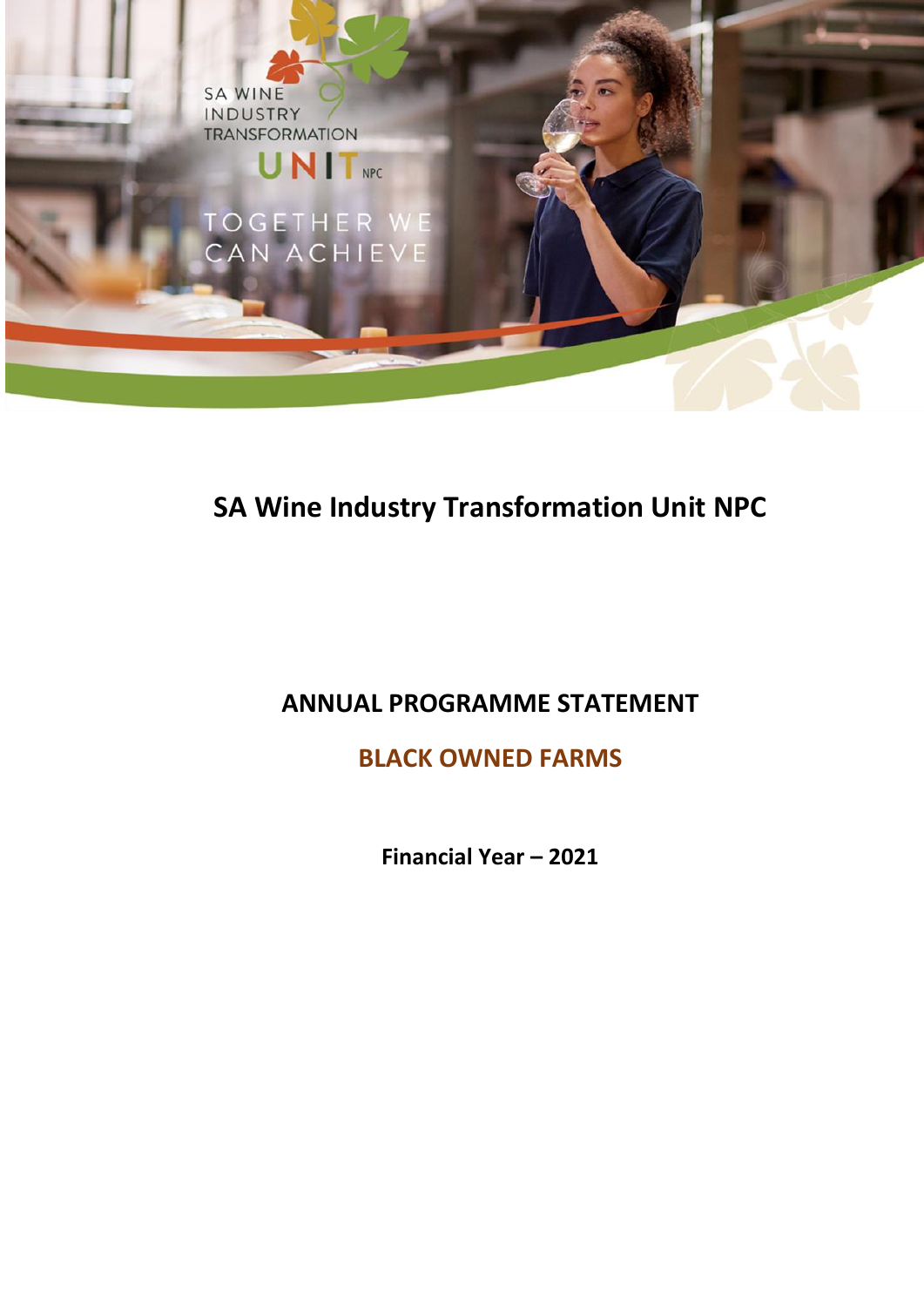### **1. Background, Purpose and Functions of the SA Wine Industry Transformation Unit**

The SA Wine Industry Transformation Unit (SAWITU) is a Non - Profit Company Incorporated under the first schedule of the company's act of the Republic of South Africa. The TU was incorporated on 17th October 2016 by its founding members, the National Agricultural Marketing Council (NAMC), Vinpro and SA Liquor Brand Owners Association (SALBA).

**The purpose of the company**, as outlined in its Memorandum of Incorporation (17/10/2016) is as follows;

- **1.1** To Generate and promote equitable access and participation within the wine value chain in and for the Wine Industry;
- **1.2** To strengthen and accelerate the development of the operational and financial capacity of wine farms and businesses owned by Black People throughout the value chain in and for the Wine Industry;
- **1.3** To increase representation of Black People, with a specific focus on black women, at management level in wine cellars, wine businesses and industry organisations through industry programmes for human development in and for the Wine Industry;
- **1.4** To promote ethical practices within its community of stakeholders (including workers) through the implementation of well-integrated ethical trade programmes throughout the Wine Industry;
- **1.5** To become proactively involved in the upliftment and empowerment of workers and communities comprising of Black People within the Wine Industry
- **1.6** To promote socially responsible consumption of the produce of the vine;
- **1.7** To assist in the facilitation of an all-inclusive social compact for the Wine Industry
- **1.8** To implement and receive Levies as principal and/or agent, payable by different interest groups in the Wine Industry for purposes of the above-mentioned objectives;
- **1.9** To carry out in general administrative tasks and functions in the furtherance of its objectives.

 In keeping with statutory requirements in terms of categories of allowable spending of statutory levy funding, please refer to the 2018 NAMC Generic Transformation Guidelines available online at [http://www.namc.co.za/wp-content/uploads/2018/06/NAMC-Generic-Transformation-Guidelines-as](http://www.namc.co.za/wp-content/uploads/2018/06/NAMC-Generic-Transformation-Guidelines-as-amended-in-2018.pdf)[amended-in-2018.pdf.](http://www.namc.co.za/wp-content/uploads/2018/06/NAMC-Generic-Transformation-Guidelines-as-amended-in-2018.pdf) Though examples of support presented in these generic guidelines might differ from sector to sector, SAWITU commits itself to the agreed categories of spending in these Guidelines and strict alignment to the revised Agri-BEE codes available online at [https://bbbeecommission.co.za/wp](https://bbbeecommission.co.za/wp-content/uploads/2017/12/AgriBEE-Final-08Dec2017.pdf)[content/uploads/2017/12/AgriBEE-Final-08Dec2017.pdf.](https://bbbeecommission.co.za/wp-content/uploads/2017/12/AgriBEE-Final-08Dec2017.pdf)

### **2. Background and Purpose of the Annual Programme Statement**

Guided by its Memorandum of Incorporation and a Ministerial Mandate outlined in a four-year statutory levy approval dated 9th November 2017, SAWITU seeks from time to time to solicit proposals for funding and services to B-BBEE Level 1 and 2 stakeholders. Funding is granted to service providers or directly to businesses who can best affect the desired outputs defined in section 1 above. The purpose of the Annual Programme Statement is as follows;

**2.1** To convey the latest set of programme and funding intentions of SAWITU as solicited through input from Black Businesses, Labour, Wine Producers and Grape Producers;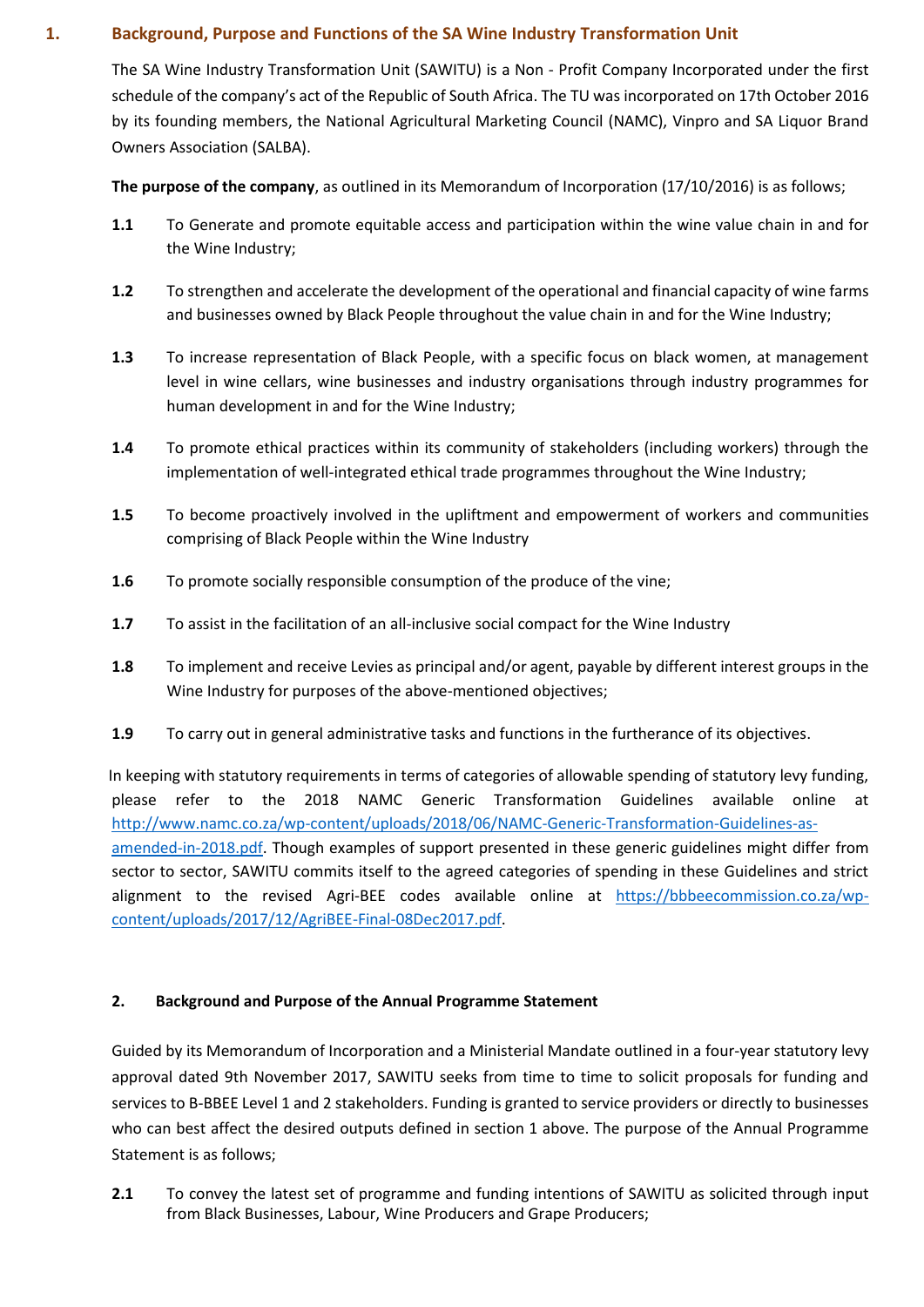**SA WINE** INDUSTRY **TRANSFORMATION** 

# **UNIT**<sub>NPC</sub>

- **2.2** To convey to applicants the most recent set of funding rules as approved by the SAWITU which pertain to;
- 2.2.1 Application Formats;
- 2.2.2 Programme Definitions;
- 2.2.3 Required Supporting Documents;
- 2.2.4 Fiduciary Registration Criteria for Applicants;
- 2.2.5 Application Adjudication Procedures
- **2.3** To convey the TU calendar in terms of;
- 2.3.1 Application deadlines
- 2.3.2 Stakeholder engagement dates
- 2.3.3 Stakeholder events that the SAWITU might support
- **2.4** To provide clarity in terms of service providers and businesses that might qualify for funding or services from SAWITU.

### **3. Funding Rules**

The most recent version of the SAWITU Funding Rules (2021) is attached hereto as ''Attachment 2. ". SAWITU board members establishes the rules. They are strictly aligned to the NAMC Generic Guidelines of 2018 and the Agri-BEE sector codes as referenced in section 1 of this document. All applicants are to adhere to the rules stated in Attachment 2.

**Please note that the funding available and approval are dependent on SAWITU Statutory levy application approval.**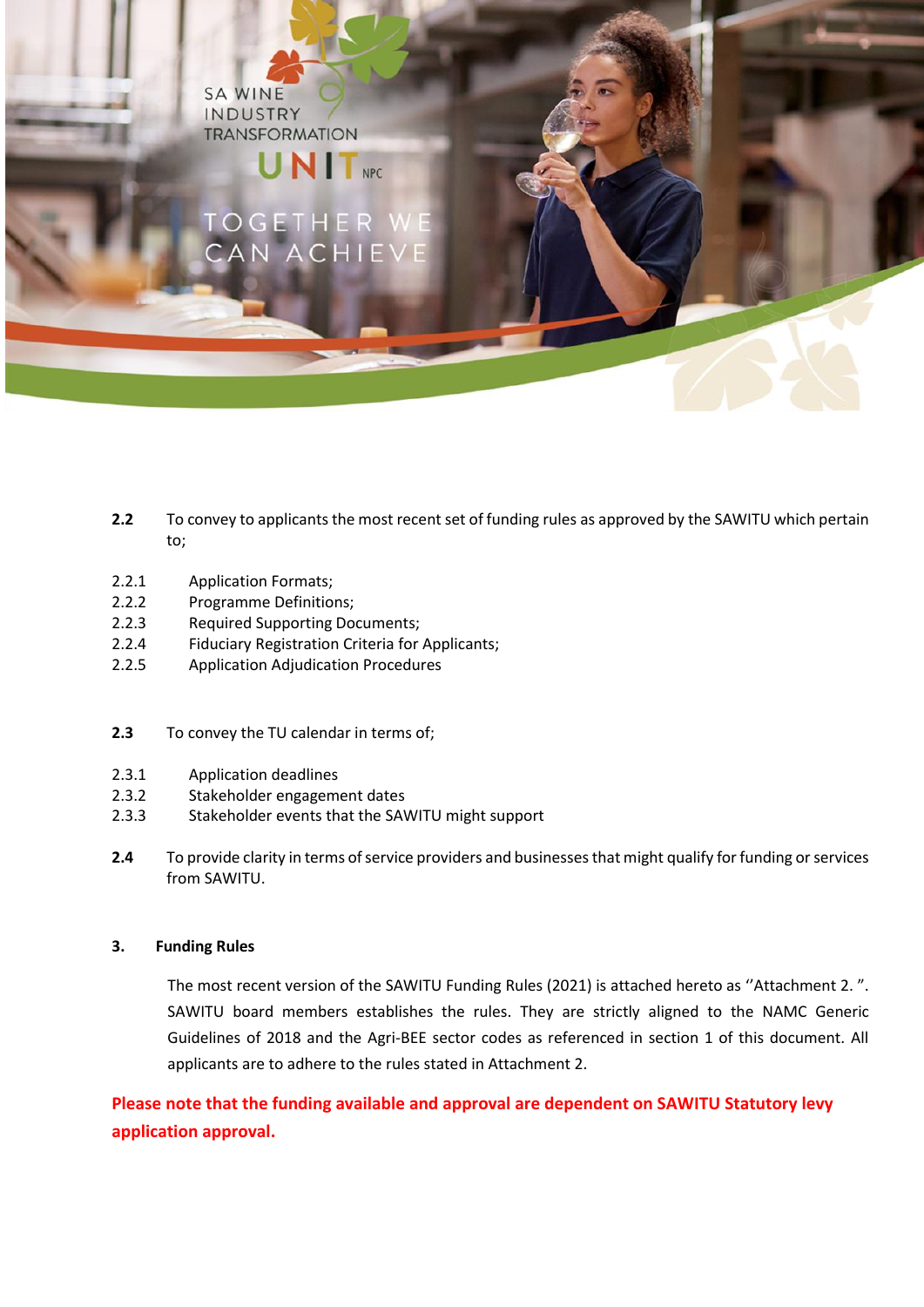### **4. Call for proposals by category of organisational support**

The following categories of organisation are invited to apply to SAWITU for funding. Applicants are urged to read the full set of funding rules attached hereto as Attachment 2 before embarking on an application process.

### **4.1 Black Owned Farms**

Applicants who are part of the wine industry value chain, and who are seeking to strengthen and accelerate the development of the operational and financial capacity of their businesses are invited to apply. One application per enterprise is allowed per annum, unless an exception is made by the SAWITU board, in which case, such an exception shall be communicated to the industry by SAWITU.

4.1.1 Eligibility for funding;

The SAWITU board has resolved to provide support services and finance to black farmers. SAWITU will do this by partnering with organisations who have a track record in black farmer support.

Assistance will take the form of technical support, training or financing of capital items in the application documents. If approved for appraisal, applications will be assessed by the appraisal committee of SAWITU, and recommended to the SAWITU board for the appropriate category of assistance.

### 4.1.2 Category of funding support allowed:

Support to black-owned farms will take the following three possible forms, which need to be stipulated clearly on your SAWITU application documents;

**i.** Preliminary technical evaluations to determine whether SAWITU funding can potentially render meaningful results for applicants;

### **ii. Technical advice**

- **Sustainable best practices;**
- **EXECUTE:** Cultivar trends and smart selection for planting;
- Vineyard site selection;
- Agronomy;
- Viticulture;
- Bottling
- Governance and cost accounting;
- Adherence to ethical trade requirements (such as Wieta, BSCI and Fair Trade);
- Cohesion between shareholders:
- **Business case and scenario planning;**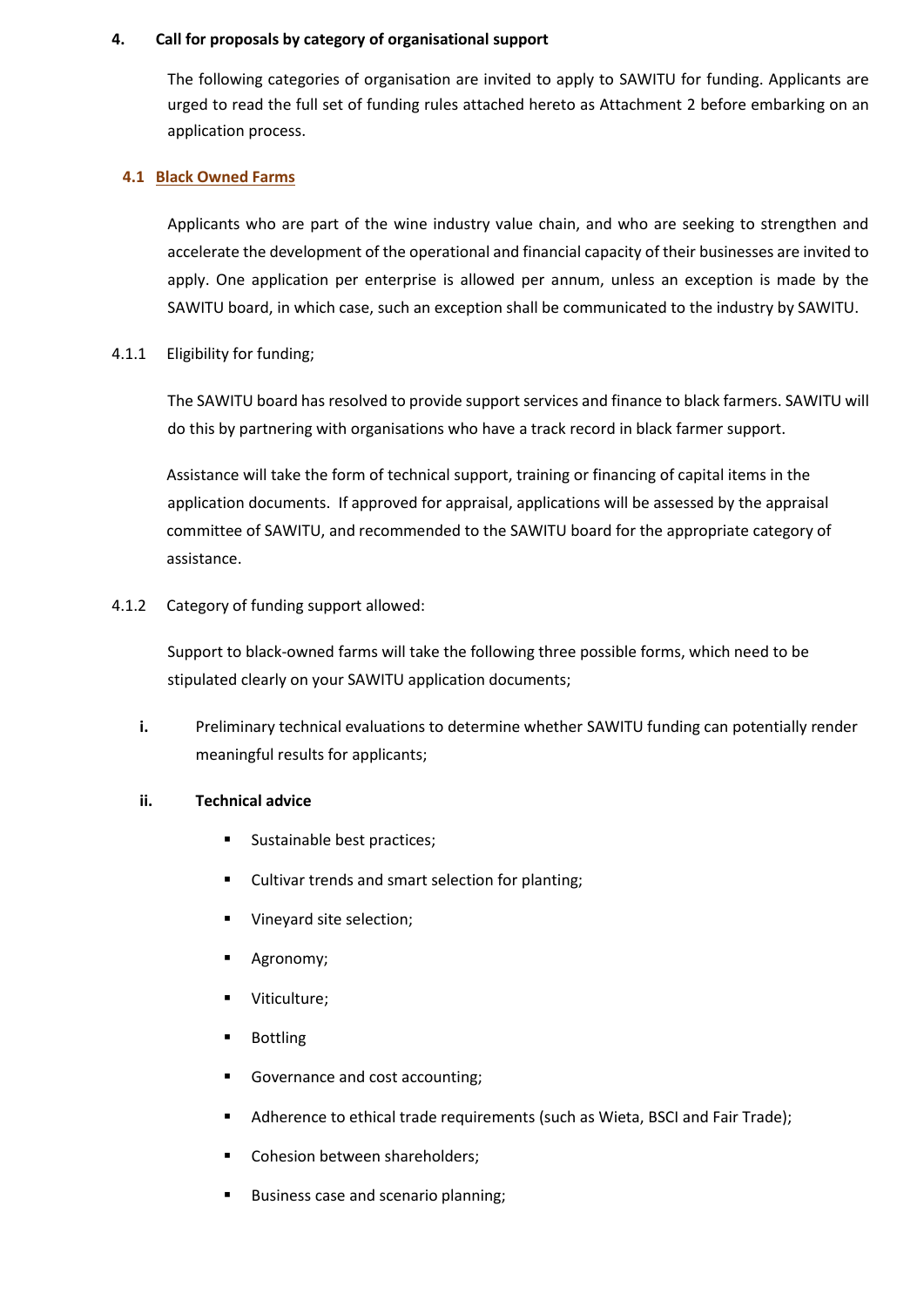**SA WINE** INDUSTRY **TRANSFORMATION** 

## **NIT**<sub>NPC</sub>

- Benchmarking with similar businesses;
- Input cost management
- Traceability and progress measurement through farm management IT systems

### **iii. Small grants in cases:**

- Where the applicant meets SAWITU funding rules and has undergone a SAWITU appraisal;
- Where matched funding is available in terms of loans, own capital or other grants;
- Where significant impact can be realised in terms of vineyards, product sold (value or volume) and jobs created;
- Where a subcommittee of SAWITU determines that viability is evident, as measured against available norms for commercial production.

SAWITU will work with its partners to assist black farmers holistically. Applicants can expect to work with the following partner organisations in order to ensure the best possible support;

- **Vinpro Starting BLOCCS programme** Under a recently signed service level agreement, Vinpro will provide business planning and advisory services described in i. and ii. in this section of the APS. The objective of starting BLOCCS is to ensure that black-owned farms are adequately prepared to access funding and grape markets by affording technical resources to them. .
- Support from the following initiative will require a separate application which should not be submitted to SAWITU, but directly to the organisations stated below.
- **Hortfin Finance** SAWITU recently entered a consortium agreement with Hortgro and SATI to provide affordable loan capital facilities to black farmers. Successful applicants enjoy favourable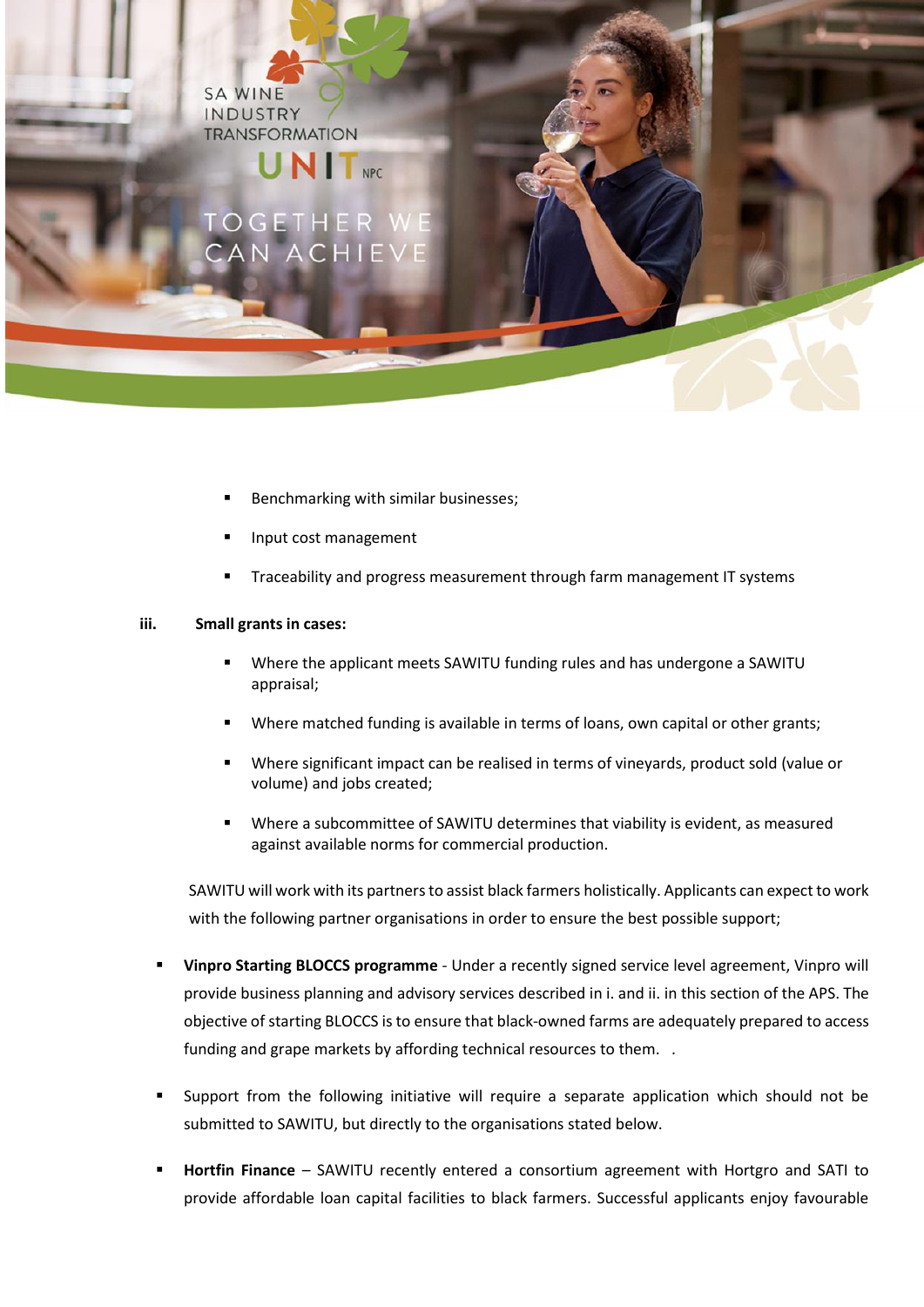repayment terms such as subsidised interest, a strong measure of pre and post loan support, capital and interest moratoriums and extended terms. Application and eligibility details are available online at [https://www.hortgro.co.za/inclusive-growth/hortfin/.](https://www.hortgro.co.za/inclusive-growth/hortfin/) Applications are to be sent directly to Hortfin and not to SAWITU.

**Western Cape Department of Agriculture (WCDoA)** – The deadline for applications to WCDoA for the 2020/21 financial year closed on 31st July 2019. WCDoA is expected to solicit applications for government grant funding for the 2021/22 before July 2020. [http://www.elsenburg.com/content/western-cape-department-agriculture.](http://www.elsenburg.com/content/western-cape-department-agriculture) SAWITU will work closely with WCDoA to monitor and provide extra technical support to applicants.

**National Department of Agriculture, Rural Development and Land Reform** – SAWITU will partner with this important government department to assist enterprises which they have funded and identified under their respective programmes.

### 4.1.3 **Eligibility for funding**

- i. Latest Business Plan
- ii. SAWITU Application Checklist
- iii. Certificate of Incorporation (or equivalent)
- iv. Share certificates and register (if applicable)
- v. Shareholders agreement (or equivalent company requirements)
- vi. Sale of Shares Agreement (if applicable)
- vii. Memorandum of Incorporation (or equivalent)
- viii. Certified Identity Documents of Directors (Individuals)
- ix. Valid B-BBEE certificate or DTI approved Affidavit
- x. Evidence of registration with SAWIS
- xi. Evidence of registration with Vinpro Membership
- xii. Valid Tax Clearance Certificate/ Tax online number
- xiii. Signed 2021 Annual Financial Statements
- xiv. Water usage rights/ Proof of water source (whether for dams, boreholes abstraction, stream or river abstraction or water user association allocations), unless SAWITU is being asked by way of the Business Plan to assist in obtaining such a licences.
- xv. Long term land lease agreement or Title Deed (in cases where land is owned by the applicant)
- xvi. A schedule of all grants and loans awarded to the business since its inception.
- xvii. In cases where the request is to establish new vineyards on virgin land, the requisite Department of Environmental Affairs permit needs to be provided to SAWITU. If SAWITU is being requested (as part of the Business Plan) to assist in acquiring permission from the said department to plant new vineyards, then SAWITU may consider assisting with the application process.

### 4.1.4 **Beneficiation of Funding:**

In instances where applicants have previously received grant support from the government or other funding providers, the SAWITU board may seek that the applicant disclose this information upon application.